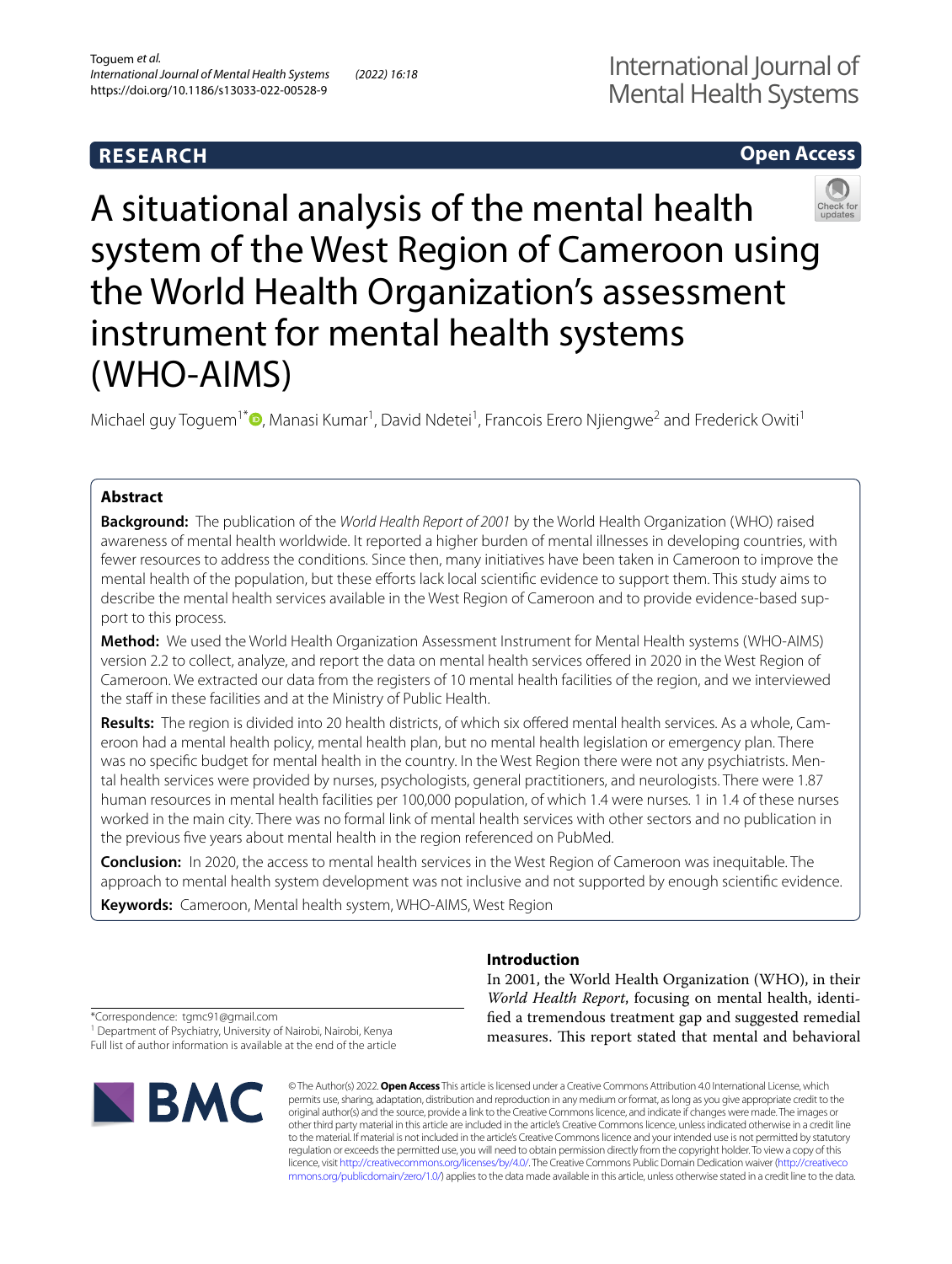disorders afected more than one-quarter of the world's population in their lifetime and that this burden of mental ill-health was expected to grow. This burden of mental health was higher in Lower- and Middle-income Countries (LMIC) than Higher-income Countries (HIC). LIMC were also found to be the one with fewer resources to address this burden. Following this report, the World Health Organization Assessment Instrument for Mental Health Systems (WHO-AIMS) was built for the initial assessment and monitoring of mental health systems. [\[1](#page-9-0), [2\]](#page-9-1).

Since the release of this report, HIC have further managed to narrow their mental health gap [\[3](#page-9-2)]. In LMIC, making use of the WHO-AIMS, many countries have managed to improve their mental health systems through improved data capturing and setting up of national plans and policies. However, much work still remains to be done. Brazil has been able to improve the enforcement of the human rights of individuals with mental illnesses, stimulate a mental health research community in the country, reduce the number of custodial psychiatric beds by transferring these beds to primary healthcare mental health services, and provide some specialized mental health services for children and adolescents  $[4, 5]$  $[4, 5]$  $[4, 5]$  $[4, 5]$ . The WHO South-East Asia region represents one-quarter of the world's population. Seven out of the 11 countries in this region have used the WHO-AIMS to build baseline information to improve their mental health systems [[6](#page-9-5)].

In the African setting, the WHO, through Gureje and Alem, appealed to African governments to invest in mental health programming and service scale-up by updating their policies, educating the population about the value of sound mental health, providing mental health services, and promoting mental-health-related research. After this appeal, several initiatives were taken up in Kenya, including many initial assessments using the WHO-AIMS [\[7](#page-9-6), [8\]](#page-9-7), the development of a mental health policy, and so on [[9\]](#page-9-8). In countries such as Uganda, Ethiopia, South Africa, Ghana, and Nigeria, initial national assessments of the mental health systems were carried out using the WHO-AIMS [[10](#page-9-9)[–14](#page-9-10)].

Cameroon is a lower-middle-income country in Central Africa, the eastern neighbor of Nigeria. Cameroon had a population of approximately 25 million people and a life expectancy at birth of 59 years in 2019 [\[15\]](#page-9-11), and the country has English and French as its national languages [[16\]](#page-9-12). The sex ratio of Cameroon is 1:1. The urban population was 57.56 per cent of the total population in 2020. The country is divided into 10 administrative units called regions  $[17, 18]$  $[17, 18]$  $[17, 18]$  $[17, 18]$ . The national health system plan follows the same regional division [[19](#page-9-15)].

Like many other LMIC, Cameroon lags in terms of mental health infrastructure. In 2017, mental health disorders accounted for 2366.29 disability-adjusted life years per 100,000 population in Cameroon [\[20](#page-9-16)]. Following the recommendations of the WHO, mental health was introduced in the minimum package of healthcare services in Cameroon  $[19]$  $[19]$ . The first mental health plan and policy were published in 2016  $[21, 22]$  $[21, 22]$  $[21, 22]$  $[21, 22]$  $[21, 22]$ . The country's psychiatrists are mostly concentrated in the capital cities: Douala and Yaounde, which are located in the Littoral and Central Regions. This leaves relatively remote areas such as the West Region with fewer resources. It also raises concerns about how Cameroonians with mental illnesses in the West Region of Cameroon fnd support and care and what sort of mechanisms are in place for the promotion, restoration, and maintenance of their mental health.

By undertaking this study, we aim to understand the spectrum of mental health disorders and the available resources, which will inform the planning of mental health services and provide a basis for monitoring the progress in mental healthcare services in light of a devolved healthcare system in the West Region of Cameroon.

## **Method**

The WHO-AIMS version 2.2 was used to collect, analyze, and report data on mental health systems and services of the West Region of Cameroon. The data was collected from 1 to 14 February 2021, based on the year 2020.

The focus of the *World Health Report 2001* was to underscore the importance of mental health. The recommendations were summarized in 10 key points, targeting the need to strengthen mental health systems. To be able to make an initial assessment and a follow-up monitoring on these dimensions, the WHO-AIMS was proposed as a monitoring tool for countries to use. The WHO-AIMS is a questionnaire that provides key information about mental health systems. It is divided into six domains, 28 facets, and 156 items. The six domains are interdependent, conceptually interlinked, and somewhat overlapping. The domains are:

- Domain 1: Policy and legislative framework
- Domain 2: Mental health services
- Domain 3: Mental health in primary care
- Domain 4: Human resources
- Domain 5: Public education and links with other sectors
- Domain 6: Monitoring and research [[1](#page-9-0)]

Usually, this tool is populated by government ministries of health where the departments/divisions of mental health belong. In many countries, such as Cameroon, there is a paucity of resources. Documenting the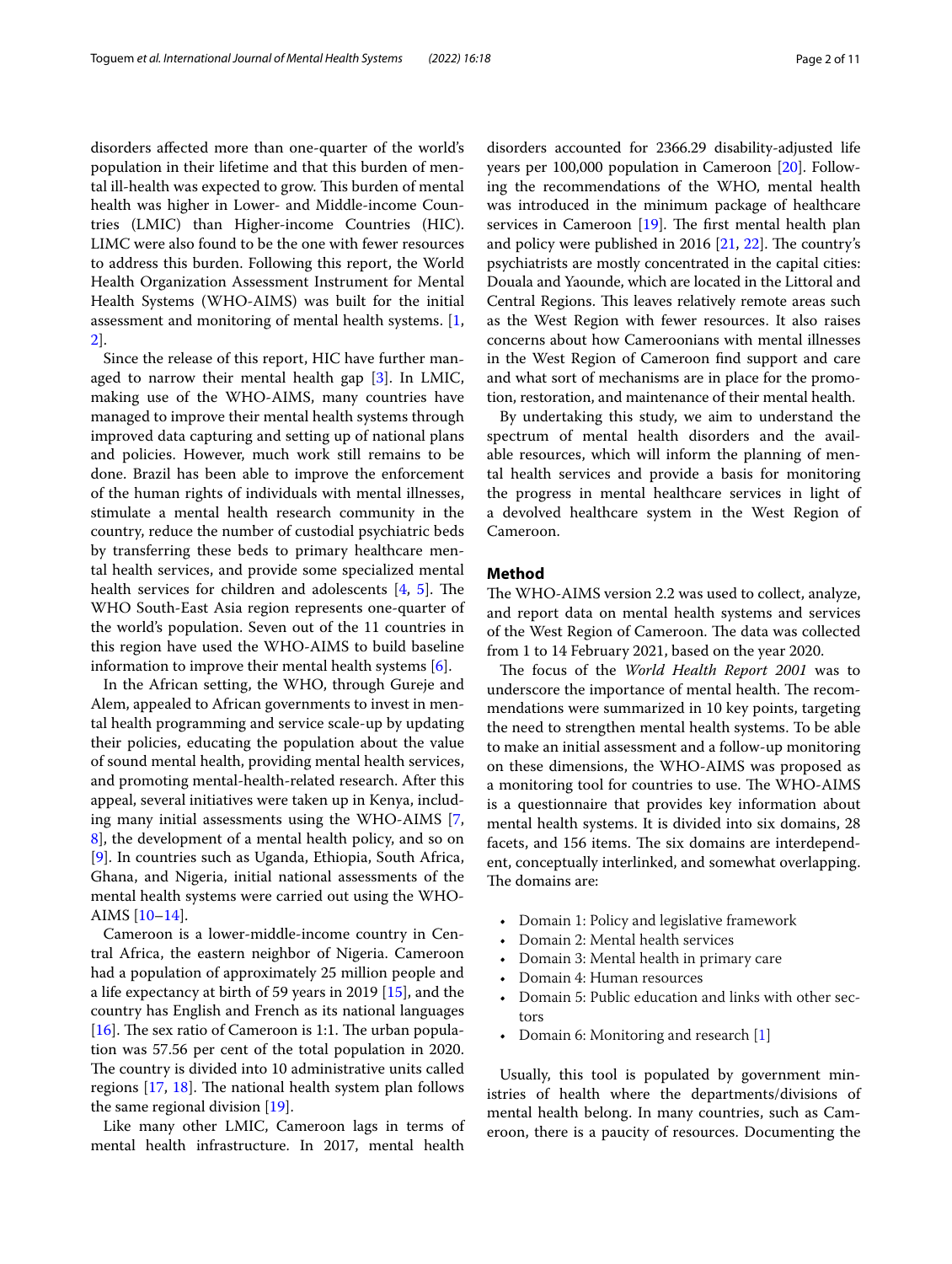available resources and mapping existing services would spur forward-going action and progress in researchbased advocacy for strengthening mental health systems in Cameroon.

For the purpose of our study, the questions of the WHO-AIMS were converted into a simpler format to make data collection more convenient, as this exercise was carried out by a post-graduate psychiatry resident as a pilot initiative. For example, item 2.2.3: gender distribution of users treated through mental health outpatient facilities was reformulated into the following two questions:

- Number of female users treated through your mental health outpatient facility in the year 2020.
- Number of users treated through your mental health outpatient facility in the year 2020.

After the reformulation, shorter questionnaires seeking specifc information from each institutional type or document where the data would be collected were developed. This included the following:

- Mental hospitals, forensic in-patient units, day treatment facilities, mental health outpatient facilities, community residential facilities, community-based psychiatric inpatient units, and other residential facilities. The sources of information were the mental health workers in charge of patients' care and the records of the facilities.
- Ministry of Public Health, Office for Mental Health. Here the source of information was one of the people in-charge of national mental health.
- West regional delegation for the Ministry of Public Health, Cameroon. Here, the sources of information were the two heads of human resources.
- The penal and civil code of Cameroon.
- The national health development plan of Cameroon 2016–2020.
- The national policy for mental health of Cameroon.
- The national mental health plan of Cameroon.
- The harmonized programs for medical schools in Cameroon (programmes harmonisés de la flière médicale au Cameroun).

The questionnaires looked at the 28 facets. We received authorization for the research from the West regional delegation of the Ministry of Public Health. They also provided us with a list of the public hospitals in the region. We approached the Association du Personnel de Sante mentale de l'Ouest (APE SANO), which is the network of mental-health professionals of the West Region of Cameroon. The association provided us with a list of mental-health professionals of the West Region of Cameroon with their respective contact information and place of work. We obtained research approvals from the directors of all the identifed health facilities. After this, we excluded from the study the facilities that did not offer mental health services. The data was collected through a phone call to the informant at the Office of Mental Health at the Ministry of Public Health (20 min), a faceto-face interview at the West regional delegation for the Ministry of Public Health Cameroon (30 min), face-toface interviews (10 min), exploration of records at the mental health facilities, and fnally, the exploration of national documents. The data was analyzed using Microsoft Excel 2013. This study was undertaken as a research project for the degree of master of medicine in psychiatry by the frst author. We received ethical clearance Number 2490 IEC-UD/10/2020/T from the ethical committee of the University of Douala, and KNH-ERC/RR/842 from the ethical committee of the University of Nairobi/Kenyatta national hospital.

## **Results**

The study was conducted in the West Region of Cameroon. In 2015, it had an estimated population of 1,921,590 people, divided into 20 health districts, spread on an area of approximately 13,872 square kilometers. People aged 15 and below represented 44.71 percent of the population  $[23, 24]$  $[23, 24]$  $[23, 24]$  $[23, 24]$ . The most used language in the region is French, and the main ethnic groups are Bamileke and Bamoun. Religious groups include Muslims, Animists, Catholics, and other Christian confessions. The population is a mix of rural and urban communities.

## **Policy and legislative framework**

A mental health policy is an official statement by a government or health authority that provides the overall direction for mental health by defning a vision, value, principles, and objectives and establishing a broad model for action to achieve that vision  $[25]$ . Cameroon's mental health policy was last revised in 2016 and includes the following components: (1) developing a mental health component in primary healthcare, (2) human resources, (3) involvement of users and families, (4) advocacy and promotion, (5) human rights protection of users, (6) equity and access to mental health services across diferent groups, (7) quality improvement, (8) monitoring system, (9) developing community mental health services, and (10) fnancing. It does not include the downsizing of large mental hospitals. The National Essential Medicines list includes all the categories of psychotropics: (1) antipsychotics, (2) anxiolytics, (3) antidepressants, (4) mood stabilizers, and (5) antiepileptic drugs.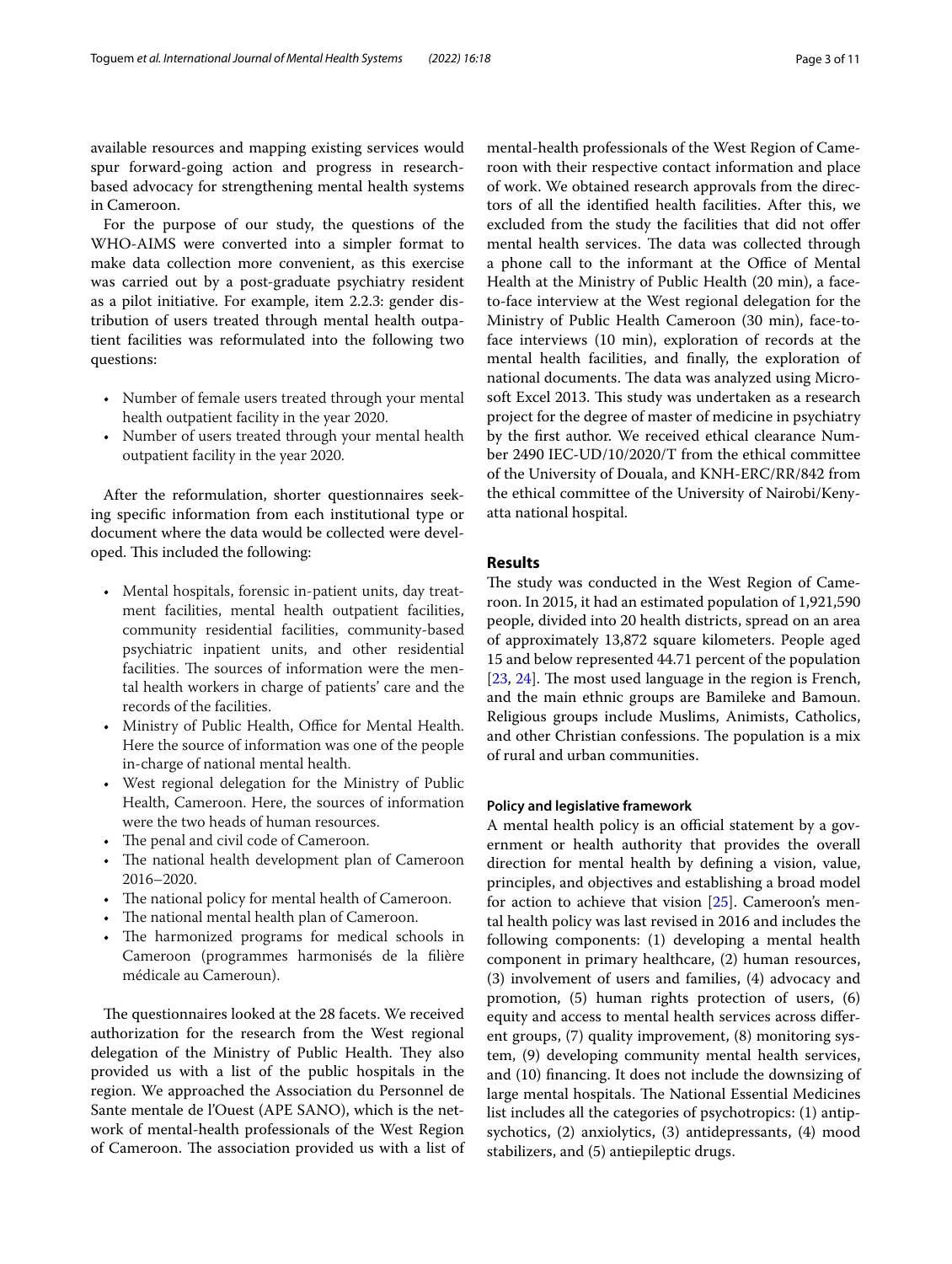A mental health plan details the strategies and activities that will be implemented to realize the vision and achieve the objectives of a mental health policy [[25](#page-9-21)]. Cameroon's last revision of the mental health plan took place in 2016 and included: (1) human resources, (2) advocacy and promotion, (3) human rights protection of users, (4) financing, and (5) monitoring system. This mental health plan does not include the development of community mental health services, the downsizing of large mental hospitals, any reformation of mental health hospitals to provide comprehensive care, equity of access to mental health services across different groups, and quality improvement. Even though users and families are mentioned in this plan, it is not clear what role they will play. A timeframe and specific goals are mentioned in the plans, some of which have been fulfilled in the last year, but there is no specific budget dedicated to mental health. There is no disaster/emergency preparedness mental health or psychosocial plan, and there is no current mental health legislation even though there are some considerations about mental health in the penal, civic, and family code. For example, in Chapter II, Articles 78 and 79 of the penal code, it is said that a person with a mental illness, including involuntary intoxication, can have his penal responsibility canceled or attenuated. In Chapter II, Article 489 of the civil code talking about the age of majority, it is said that the adult who is in a habitual state of imbecility, dementia, or fury, should be prohibited from the majority status, even when this state presents lucid intervals.

The heads of mental health units reported that during the year 2020, there was no inspection or training of mental-healthcare workers on human rights. Mental health was financed through the general budget allocated for health. All the mental health hospitals of the region are privately owned, and do not receive money from the government. There is no social assurance scheme, and there is no free access to essential psychotropic medicines. One-day treatment of antipsychotic medication is 8.7 percent, and antidepressant medication is 20.4 percent of the minimum daily wage. These calculations are based on the current minimum monthly wage of 36,270 FCFA (Franc de la communauté financière africaine) and the cost of the cheapest antidepressant and antipsychotic as listed on the application Med Index where drug stores of the region list their available drugs with the prices. Worker's insurance benefits whereby workers pay a premium to private insurers in order to have partial or total coverage of their health bills exist, but the number of people covered is unknown.

#### **Mental health services**

There is a National Mental Health Authority led by the vice-director of mental health afliated with the Ministry of Public Health. The vice-director provides (1) advice to the government on mental health policy and legislation, (2) is involved in service, (3) and is incharge of service management. There is no monitoring or quality assessment of these mental health services that are currently performed. In the West Region, all community-based psychiatric inpatient units are afliated to a mental health outpatient facility in the same hospital. Both are run by the same personnel except in the referral hospital of the region, where only the head of the neuropsychiatric unit worked both in the outpatient and inpatient units. Mental health services are organized in terms of service areas known as districts. There are 20 districts in the region, but only six of them have a mental health facility. These six districts are Batcham, Foumban, Mbouda, Dschang, Mifi, and Bangangte. The other 12 facilities often refer their mentally unwell patients to the closest mental health service available.

In the region, we counted eight outpatient mental health facilities and two neuropsychiatric units that offer outpatient services. The neuropsychiatric unit is a combination of a psychiatric and a neurological unit. A neurologist who diagnoses and treats psychiatric patients leads this service. For this research, we will consider the neuropsychiatric unit as ofering core psychiatric services given this dual role it serves. All these facilities are organizationally integrated with mental health outpatient facilities. There is no mental health service dedicated to children and adolescents in the region. All the psychiatric diagnoses and prescriptions in the region are made by mental health nurses and neurologists. According to the registers, these facilities treated 127 users per 100,000 members of the general population (2,448 users) in the year 2020. Of all users treated in mental health outpatient facilities, 51 percent were female, and 19 percent were below 18 years old.

In 2020, the users treated in outpatient facilities were diagnosed with mental and behavioral disorders such as due to psychoactive substances (4 percent); schizophrenia, schizotypal, and delusional disorder (14 percent); mood disorders (22 percent); neurotic, stress-related, and somatoform disorders (14 percent); disorders of adult personality and behavior (1 percent); and other diagnoses (epilepsy, organic mental disorders, mental retardation, behavioral and emotional disorder with onset usually occurring in childhood and adolescence, disorders of psychological development), which represented 37 percent (see Table  $1$ ). The category of other diagnoses was dominated by epilepsy. When this information was collected, it was found that there was some missing information in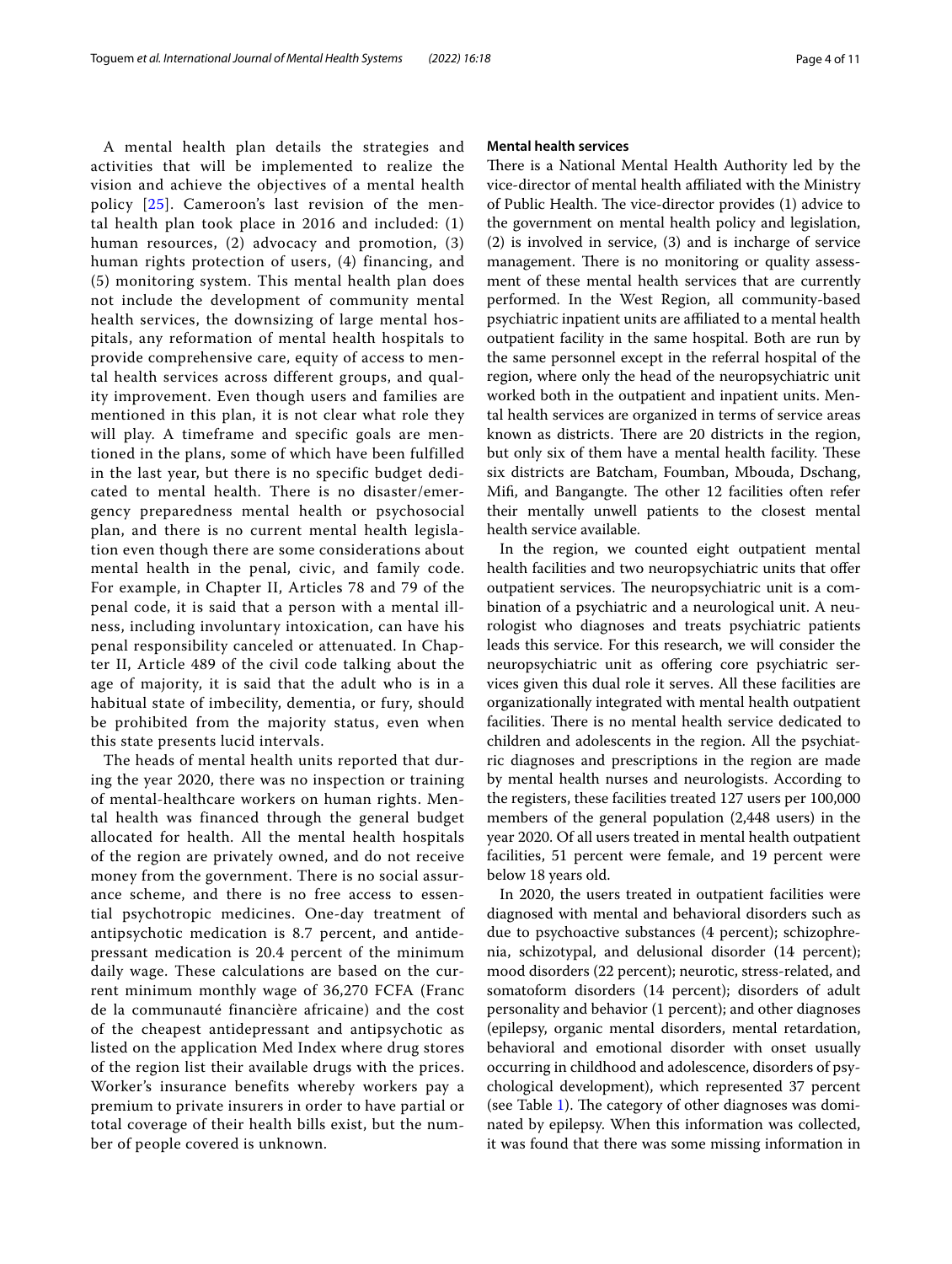|                                                                                    | <b>Mental hospitals</b> | Community-based<br>psychiatric units | Mental<br>health<br>facilities |
|------------------------------------------------------------------------------------|-------------------------|--------------------------------------|--------------------------------|
| Mental and behavioral disorders due to psychoactive substance use<br>$(F10 - F19)$ | 38 (24%)                | 62 (3%)                              | 100 (4%)                       |
| Schizophrenia, schizotypal, and delusional disorders (F20-F29)                     | 61 (38%)                | 291 (13%)                            | 352 (14%)                      |
| Mood (affective) disorders (F30-F39)                                               | 14 (9%)                 | 517 (23%)                            | 531 (22%)                      |
| Neurotic, stress-related, and somatoform disorders (F40-F48)                       | 8(5%)                   | 338 (15%)                            | 346 (14%)                      |
| Disorders of adult personality and behavior (F60–F69)                              | $1(0.6\%)$              | 19 (1%)                              | 20 (1%)                        |
| Others                                                                             | 11(7%)                  | 893 (39%)                            | 904 (37%)                      |
| Users treated in outpatient mental health facilities                               | 160                     | 2288                                 | 2448                           |

<span id="page-4-0"></span>**Table 1** Users treated in outpatient mental health facilities by diagnosis (%)

the registers, so we have to keep this limitation in mind. We observed some unique diagnoses such as "schizophrenie induite par l'usage de substance psychoactive" (substance-induced schizophrenia), "psychose maniaco depressive" (manic depressive psychosis), "psychose hallucinatoire chronique" (chronic hallucinatory psychosis), and so on. The average number of contacts per user was two. Half of the outpatient facilities provided follow-up care in the community, while 10 percent (01) had mobile mental health teams. There is no day treatment facility. In terms of available treatments, 20 percent of the outpatient facilities ofered psychosocial treatments. Clinical psychologists delivered these psychosocial treatments. 42.9 percent of mental health outpatient facilities had at last one psychotropic medicine of each therapeutic class (antipsychotic, antidepressant, mood stabilizer, anxiolytic, and antiepileptic medicines) available in the facility, and all of the facilities had access to them in the facility or a near-by pharmacy all year round.

There were seven community-based psychiatric inpatient units (including the two community-based neuropsychiatric inpatient units) in the region for a total of 0.62 exclusive psychiatric beds per 100,000 population (see Table [2](#page-4-1)). Based on the estimations of mental health nurses, one unit had 20 percent, and another one did not admit patients aged below 18 years old. One-third of community-based psychiatric inpatient units have at least one psychotropic medicine of each therapeutic class (antipsychotic, antidepressant, mood stabilizer, anxiolytic, and antiepileptic medicines) available at the facility.

There were two mental hospitals in the region with 1.6 beds per 100,000 population (see Table [2\)](#page-4-1). Of the users of mental hospitals, 40.6 percent were female. The diagnoses among all the users of mental hospitals were as follows: mental and behavioral disorders due to psychoactive substance use (24 percent); schizophrenia, schizotypal, and delusional disorders (38 percent); mood disorders (9 percent); neurotic, stress-related, and somatoform disorders (5 percent); disorders of adult personality and behavior (0.6 percent), and oth-ers (7 percent) (Table [1\)](#page-4-0). The number of users of mental hospitals was 8.3 per 100,000 population (160 users). All mental hospitals had at least one psychotropic medicine of each therapeutic class (antipsychotic, antidepressant, mood stabilizer, anxiolytic, and antiepileptic

<span id="page-4-1"></span>

| <b>Table 2</b> Mental-health workers and beds (per 100,000 population) |
|------------------------------------------------------------------------|
|                                                                        |

| <b>Health workers</b>                                   | Mental hospitals (per<br>100,000 population) | Community-based psychiatric units<br>(per 100,000 population) | <b>Mental-health facilities</b><br>(per 100,000 population) |
|---------------------------------------------------------|----------------------------------------------|---------------------------------------------------------------|-------------------------------------------------------------|
| Psychiatrists                                           | 0(0)                                         | 0(0)                                                          | 0(0)                                                        |
| Other medical doctors, not specialized in<br>psychiatry | 0(0)                                         | 3(0.16)                                                       | 3(0.16)                                                     |
| <b>Nurses</b>                                           | 10(0.52)                                     | 17 (0.88)                                                     | 27(1.41)                                                    |
| Psychologists                                           | 0(0)                                         | 2(0.10)                                                       | 2(0.10)                                                     |
| Social workers                                          | 0(0)                                         | 0(0)                                                          | 0(0.00)                                                     |
| Occupational therapists                                 | 0(0)                                         | 0(0)                                                          | 0(0.00)                                                     |
| Other health or mental health workers                   | 4(0.21)                                      | 0(0)                                                          | 4(0.21)                                                     |
| Totals                                                  | 14(0.73)                                     | 22(1.14)                                                      | 36 (1.87)                                                   |
| Beds                                                    | 30 (1.56)                                    | 12(0.62)                                                      | 42 (2.19)                                                   |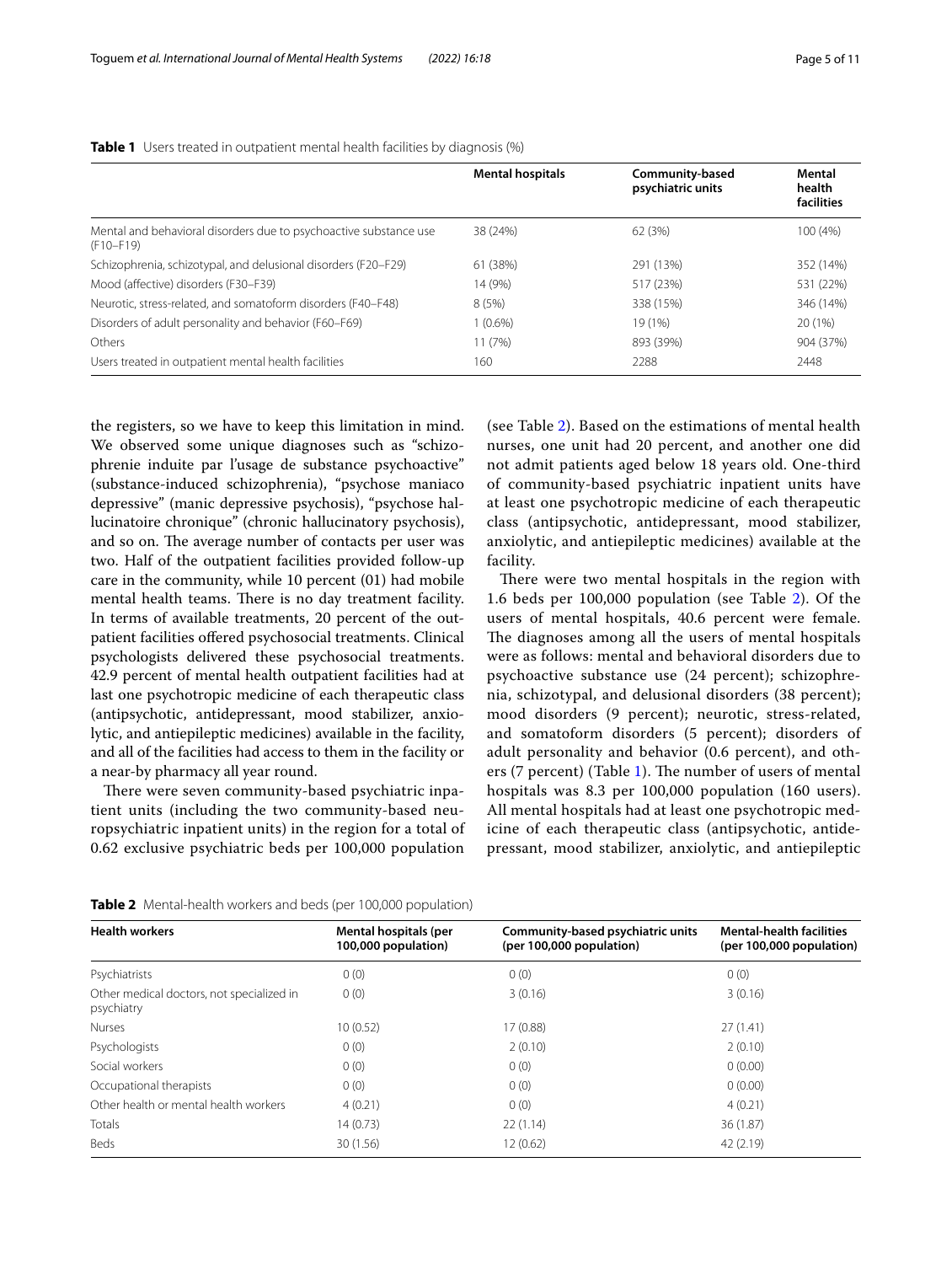medicines) available in the facility. There was no forensic or residential facility in the region.

The status of hospital admission to mental health institutions regarding whether it was voluntary or involuntary was not recorded. Nurses reported that 19 percent of patients in community-based psychiatric inpatient units and 30 percent of the inpatients in mental hospitals were restrained or secluded at least once.

The ratio of beds located in Bafoussam, which is the largest city in the region, compared to those available in the whole region, was three. From the perspective of the heads of mental health units, users who were linguistic, ethnic, or religious minorities did not have any issue with access to mental health services.

### **Mental health in primary health care**

In terms of physician-based primary healthcare clinics ofering mental health services, the heads of mental health units reported that only a few (14.3 percent) had assessment and treatment protocols for key mental health conditions available: 50 percent of full-time primary healthcare doctors make at least one referral per month to a mental health professional as a follow up on their transferred patients; 29 percent of the primary healthcare doctors in primary healthcare facilities interacted at least once a month with a mental health professional. 14 percent of the primary healthcare facilities and none of the mental hospitals interacted with a complementary/alternative/traditional practitioner.

Non-doctor and non-nurse primary healthcare workers were not allowed to prescribe psychotropic medications under any circumstances. Primary healthcare doctors and mental health nurses were allowed to prescribe psychotropic medications without restrictions. However, on the ground, this is done by psychiatric nurses and neurologists. As for the availability of psychotropic medicines, almost all physician-based primary health care clinics had at least one psychotropic medicine of each therapeutic category (antipsychotic, antidepressant, mood stabilizer, anxiolytic, and antiepileptic) available.

## **Human resources**

Based on the harmonized program in Medical Education Training at the School of Medicine in Cameroon, in the curriculum, of the total training hours for medical doctors, 0.9 percent is devoted to mental health, and this training is mainly theory-based. Nurses also receive training on mental health, but we could not get more information on this. In terms of refresher training, two nurses, belonging to a faith-based primary healthcare facility, had received at least two days of refresher training in mental health, while none of the primary healthcare doctors received such continuous professional development training.

As per the heads of human resources at the West regional delegation for the Ministry of Public Health, the whole region had one school that trained mental health nurses. The school is in its second year of existence, and the course they offer is of three-year duration. There is only one school of medicine and several schools of nursing, and these other schools do not train mental health professionals. Among the mental healthcare staf, we counted one nurse who attended refresher training on the rational use of drugs while none attended refresher training on psychosocial interventions or child/adolescent mental health issues. They said that there are no consumer or family associations for people with mental illness in the region.

There are 1.87 human resources personnel working in mental health facilities per 100,000 population in the region. The breakdown according to the profession is as follows: zero psychiatrists, 0.1 neurologists, 0.05 general practitioners; more details in Table [2](#page-4-1). 52 percent of psychologists and nurses work only for governmentadministered mental health facilities, 45 percent only for mental health non-governmental organizations, forproft mental health facilities, or private practice, and 3 percent work for both. One nurse in 1.4 works in the largest city: Bafoussam.

Regarding the workplace, as for the other medical doctors (that is, those not specialized in mental health), two neurologists work in mental health outpatient facilities and the community-based psychiatric inpatient units of the same hospitals, one general practitioner works in a community-based psychiatric inpatient unit and none in mental hospitals. 17 nurses worked in mental health outpatient facilities, 16 in community-based psychiatric inpatient units, and 10 in mental hospitals. Two psychologists worked in hospitals that included an outpatient facility and a community-based psychiatric inpatient unit; each covered both units. None of them worked in a mental hospital. Finally, regarding the other health- or mental-health workers, four worked in mental hospitals, while none worked at the communitybased facilities because, in these facilities, they belong to other units and assist in case they are needed.

There were 1.4 nurses per bed assigned specifically for psychiatric patients in community-based psychiatric inpatient units, compared to 0.33 per bed in mental hospitals. Other mental healthcare staff (for example, psychologists, social workers, occupational therapists, other health- or mental-health workers) were 0.13 per bed in mental hospitals.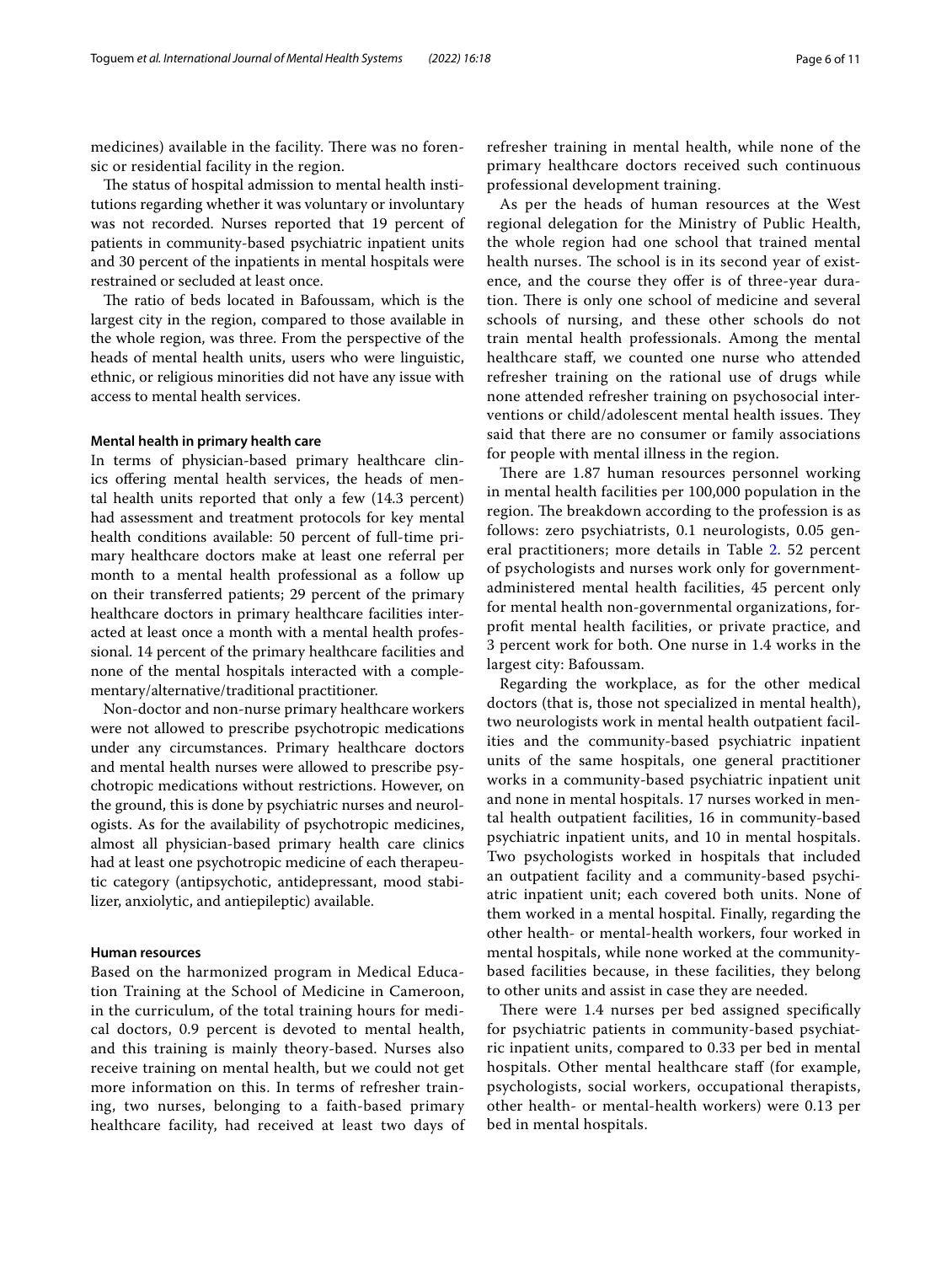### **Public education and links with other sectors**

There is a foundation in the region, Fondation Olympia Jujitsu Cameroun (FOJCAM), that oversees public education and awareness campaigns on psychoactive substance use in the entire country. These campaigns have targeted the general population, adolescents, and women. There have not been any public educational awareness campaigns targeting professional groups.

As per the informant at the Ministry of Public Health, there is no legislative or fnancial support for employment, no provision against discrimination at work, or discrimination in housing for people with mental disorders. There is no formal collaborative program with other health- and non-health agencies nationally.

The mental hospitals do not provide livelihood or lifeskill opportunities to individuals with severe mental disorders. None of the mental-health workers in the region worked for a school. Only one nurse provided mental health services at one of the prisons of the region, and he sees at least one prisoner per month from the prison of his district and has over a dozen districts under him. The mental-health workers of the region are not mandated or involved in mental health promotion activities targetting police officers, judges, and lawyers. Finally, there is no social welfare beneft for disability in the region.

### **Monitoring and research**

A formally defned list of individual data items that ought to be collected by all mental health facilities exists and includes the number of inpatient admissions, number of days spent in hospital, diagnosis, and number of users treated even though none of these facilities collected data on the number of days spent in admission as seen in the registers. This information is sent every three months to the West Regional delegation for the Ministry of Public Health. The government does not produce any report on mental health services in the region. None of the mental health professionals of the region are involved in research. On PubMed, there has been no publication on mental health in the region in the past fve years. Meanwhile, there are 40 health-related publications from the region identifed on PubMed.

## **Discussion**

Despite the paucity in actual services, monitoring, and reporting of mental health of its population, in recent years in Cameroon, there has been some marked improvement in the mental health system through proactive government engagement in this area. This is evidenced by the introduction of mental health curriculum in the national harmonized program for medical schools since 2015 [\[26\]](#page-9-22). In 2016, there was the introduction of mental health services in the essential health package, which provides the necessary bare-bones services [\[26](#page-9-22)], and this was followed by the development of a mental health policy, the shaping of a mental health plan, and the presence of all classes of psychotropics on the essential medicine list to be made available at public facilities in the country [[19,](#page-9-15) [21,](#page-9-17) [22](#page-9-18)]. With the Coronavirus pandemic, the government further improved the country's mental health services and hired more mental health workers [\[27](#page-9-23)]. In the West Region of Cameroon, these eforts translated into services being integrated into six districts out of the 20 now offering mental health services. There was a psychiatric nursing school in its second year of operation at the beginning of 2020. Despite these noticeable advances, there is still a tremendous amount of work left for mental health in the region and the country.

#### **Access to care**

Currently, in the West Region of Cameroon, mental health services are not available in 14 out of the 20 health districts. In the six health districts where they are available, there are three times more beds per patient in the largest city, Bafoussam, and one nurse for every 1.4 work there. One-day treatment with antipsychotic and antidepressant medication costs 8.7 percent and 20.4 percent of the minimum daily wage, respectively.

The current cost of antipsychotic and antidepressant medication seems better than the 37 percent and 7 percent of the minimum wage observed in Uganda [\[28](#page-9-24)]. It does not serve all Cameroonians equitably. There are many fnancial barriers to access to mental healthcare in the region. These include the lack of social welfare benefts for disability, the absence of a social assurance scheme, no free access to essential psychotropic medicines, and no legal provision for mentally disabled people to have access to jobs. It places a heavy burden on patients with mental illnesses and their families. The districts with no mental health services should have a referral system with those that provide access to mental health services, and then they should develop their own rudimentary service structure. There should be legal provisions to facilitate access to jobs for people with mental disabilities and social welfare for the most disabled mentally-ill people. The government could consider building a regional or national insurance scheme to protect the population from catastrophic fnancial risk related to mental illnesses [[2\]](#page-9-1).

## **Mental health awareness**

In the West Region, FOJCAM was the only one ofering public education on mental health; however, they only focused on substance use. Apart from this, there is no association serving mentally unwell individuals or their families. Without such social- and advocacy-based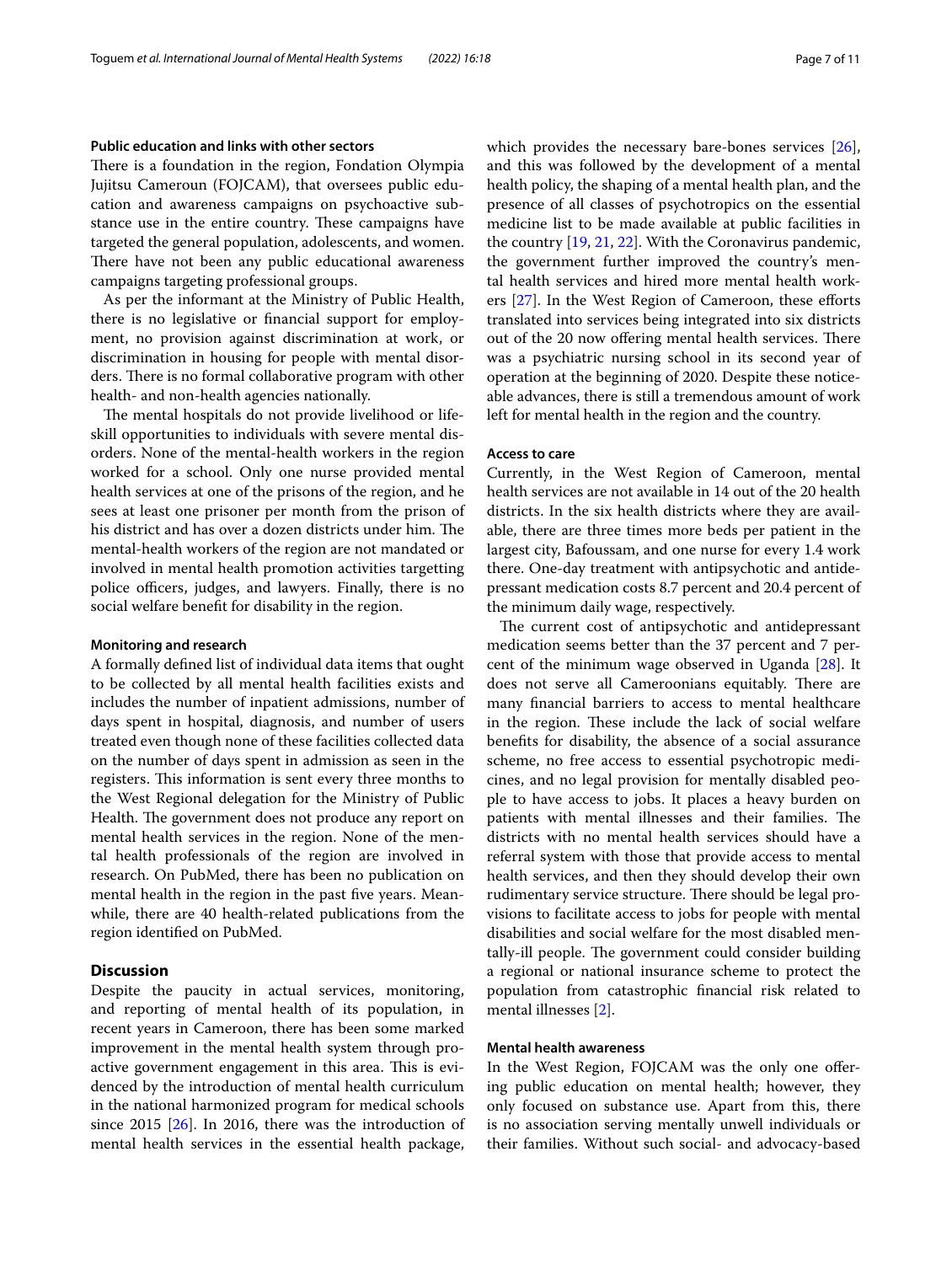protection, stigma and discrimination against mental illness are a perpetual issue [\[21](#page-9-17), [29\]](#page-9-25).

The mental health of the population is an important consideration in the legislation of Cameroon. However, this not enough. There is a need for specific policies to protect the rights of people with mental illness by protecting them against discrimination, providing motivation to employers to hire them, and making the working environment mentally healthy. These specific policies, can constitute a mental health legislation, and should be guided by the United Nations General Assembly Resolution 46/119 on the Protection of Persons with Mental illnesses, of which Cameroon is a member state. It will prevent people with mental illnesses from abuse and seek to improve their health. There is also a need for an alcohol and drug policy to prevent substance-use disorders and refer these individuals to appropriate rehabilitation and detoxifcation including associated mental health services  $[2, 30]$  $[2, 30]$  $[2, 30]$  $[2, 30]$ . The members of the Office of Mental Health at the Ministry of Health should be the stewards of the mental health awareness process, and offer guidance on treatment, prevention, and promotional activities. In partnering with associations such as FOJCAM, eforts can be made to plan a mental health awareness strategy and include it in the mental health plan because the ministry's active involvement might lead to a better outcome, as suggested by the Mental Health Leadership and Advocacy Program in West Africa  $[31]$  $[31]$  $[31]$ . The awareness activities should be extended to include suicide prevention, depression, psychosis, and any other identifed priority. They should also target different professional groups such as medical associations, legal, educational, or private-sector associations [\[2](#page-9-1)].

At the community level, people with mental illness and their families need to be encouraged to form associations and actively promote their rights and well-being. Famous fgures such as musicians or athletes can also play a key role in shifting the public perception of mental health through diferent ways, including mass media such as Facebook, television, and YouTube. Reducing the stigma might improve the contact rate of 2 per patient observed in the region, which is very small compared to the 4.99 observed in Ghana  $[2, 32]$  $[2, 32]$  $[2, 32]$  $[2, 32]$ . Improving the rights of people with mental illness might also reduce the seclusion and physical restriction rate of 19 percent, which is higher than the 10 percent reported in Ghana and lower than the 33 percent reported on average in LMIC [\[32,](#page-9-28) [33](#page-9-29)].

#### **Inclusion**

The development of the current mental health policy and plan only involved professionals from the public health field. This is why it fails to consider the perspectives and inputs from the private sector, the fnancing system, the justice system, the education system, religious healers, traditional healers, traditional leaders, the people living with mental illness, and their families. The transdisciplinary nature of mental health leads to insufficiencies that can be noticed in those documents. It does not address the development of community mental health services, quality of care, and equity of access to care. This translates into very poor linkages with other sectors that we noticed in the region. This issue can only be addressed by bringing to the table all the stakeholders during the next revision of these documents and making efforts to gather a multidisciplinary team of mental health service providers [\[2](#page-9-1)].

### **Community health**

In the region, half of the outpatient facilities provided follow-up care in the community, while 10 percent (01) had mental health mobile teams focusing on reaching out to people with mental illness in the community. Currently, community mental health service is being offered as a unique initiative of the mental health worker. This should be done systematically, organized at the regional or national level by including it in the mental health plan and policy. It should also include preventive measures against suicide, gender-based violence, child abuse, among others, and promote mental wellness. This is particularly important because we found mood disorders to be the most common diagnostic category in the mental health facility, representing 22 percent of the diagnoses, and mood disorders are often preventable at a lower cost [[2\]](#page-9-1). Mental health promotion should be aligned with the needs of each population group. They can include yoga, mindfulness, or meditation, which were found to reduce stress, improve mood, sleep, and school performance among children in the USA  $[34]$  $[34]$ . These activities can be used in collaboration with the other community healthrelated activities active in the region, such as vaccination, to make the process easier and more efficient.

#### **Evidence-based mental health system**

None of the mental health workers of the region were involved in the research. There is no mental-healthrelated article about the West Region of Cameroon found on PubMed in the past five years. The heads of mental health services in all the facilities we visited shared that they report hospital-based mental health indicators every three months to the West regional delegation for the Ministry of Public Health, Cameroon. Despite this, there has never been a published mental health report by the delegation or the government on the state of afairs around mental health. All this translates into a lack of evidence to support the decisions made by the government about the mental health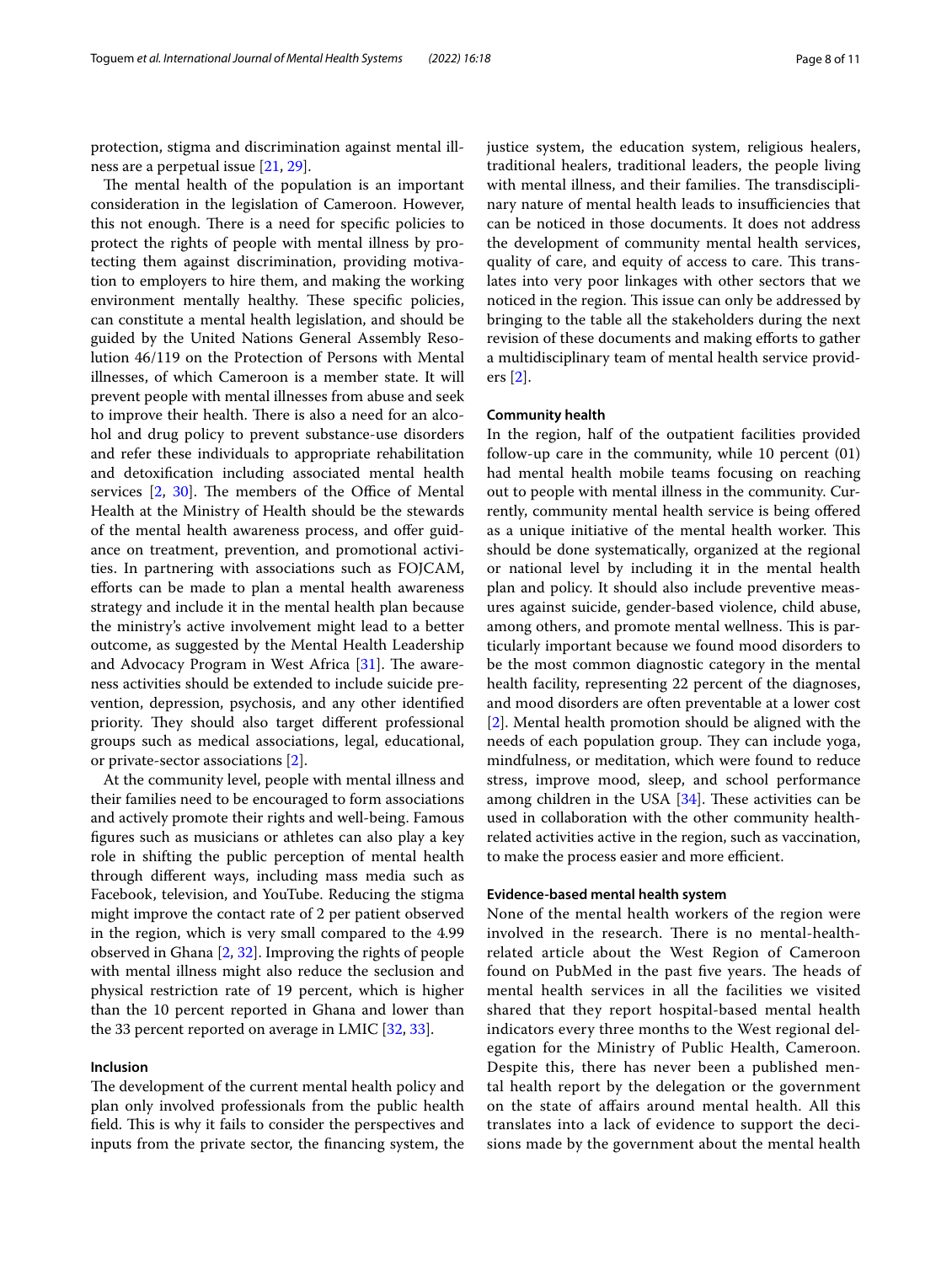system in the region, and this gap is sorely felt at the national level, too  $[21, 22]$  $[21, 22]$  $[21, 22]$  $[21, 22]$  $[21, 22]$ . This weakness reflects at all levels in the current mental health system. First, the real burden of mental and behavioral disorders, mental health needs, specifc diagnosis, their prevalence, and the factors contributing to their occurrence in the region are unknown. Since this information is not available, it is difficult to clearly define the position of mental health in terms of investment priority, the range of services needed for the population, the resources needed to provide these services, and, more specifcally, the budget allocated to mental health and the number and quality of human resources needed. These might be some of the reasons why they are not mentioned in the current mental health plan. This lack of evidence compromises the quality of the entire process. The evidence-based approach is at the heart of efficacy and efficiency, and hence the government needs to put forward research as a central element in solving mental health problems [[2](#page-9-1)]. To achieve this, the government will need to address several issues.

The government needs to improve the mental health workforce. Only 0.9 percent of the training of medical doctors is devoted to mental health in Cameroon. This is very small compared to the 10 percent observed in Uganda and the average 3 percent in LMIC overall [[28,](#page-9-24) [33\]](#page-9-29). In addition, this training in Cameroon does not include any practical exposure to mental health. This poor consideration for mental health in the harmonized program for schools of medicine might be because this document was built before the introduction of mental health in the minimum package for health and the development of the frst mental health policy and plan of Cameroon. The inclusion of clinical training and increasing the number of hours devoted to mental health might generate more vocations with regards to mental health and make doctors more capable of managing mental health problems. The mental health research capacity can be improved by partnering with skillful mental health researchers from other parts of the country and international partners to support the West Region in research capacity development. This can be achieved by training, involvement, and building career plans for mental health workers in the region that takes into account mental health related research. Mental health workers could team up with qualifed global or regional mental health researchers in the context of research projects that will help to generate the evidence needed to build a stronger mental health system [\[2](#page-9-1)]. Support from United Nations agencies that aid mental health and psychosocial programs like the WHO, the United Nations International Children's Emergency Fund, or the United Nations Population Fund can help extend this agenda.

The government can also make available the current mental health data reported by the mental health facility quarterly and provide an annual report based on those data on the state of mental health in the region. In this evidence-development process, key indicators are needed to monitor the mental health of the region's population. They will allow for timely decision-making and adjustment when necessary. The product of these researches should then be disseminated to all the stakeholders so that their decisions can refect the best available knowledge [\[2](#page-9-1)].

## **Conclusion**

The mental health system in the West Region of Cameroon still has many challenges and improvements that are required. However, the government is making eforts to fll this gap. One mental health nursing school was created in the region in the past two years; six out of the 20 districts have mental health services, and the frst psychiatrist in the region arrived during our data collection. These efforts need to use an evidence-based and inclusive approach with a monitoring system for a better outcome.

## **Limitations**

In this study, the information provided by key informants may reflect their opinions more than the actual facts. The information collected from the records were altered by some missing information and the quality of the information reported. Some indicators such as the number of psychiatric beds available in the community-based psychiatric inpatient unit may not reflect the size of the service offered because most of the time, even though they did not have exclusive beds, they could admit a patient on any bed available in another unit. Some mental health units frequently have students that are there for internships and contribute to the service being ofered but were not recorded in our study. Some other personnel were trained in HIV programs to ofer psychological support to HIV patients, but they were not linked with the formal mental health system of the region and were not recorded in the study. This data refected the situation in 2020, and things seem to be changing at the ground level in Cameroon.

#### **Abbreviations**

WHO: World Health Organization; WHO-AIMS: World Health Organization Assessment Instrument for Mental Health Systems; LMIC: Lower- and Middleincome Countries; FOJCAM: Fondation Olympia Jujitsu Cameroun.

#### **Acknowledgements**

We thank the delegate of the Ministry of Health for the West Region of Cameroon, and the directors of the hospitals where the data was collected for allowing us to collect data at their institutions. We thank the staff of mental health of the Ministry of Public Health and the mental health workers of the West Region of Cameroon for providing us with the registers and answering our questions.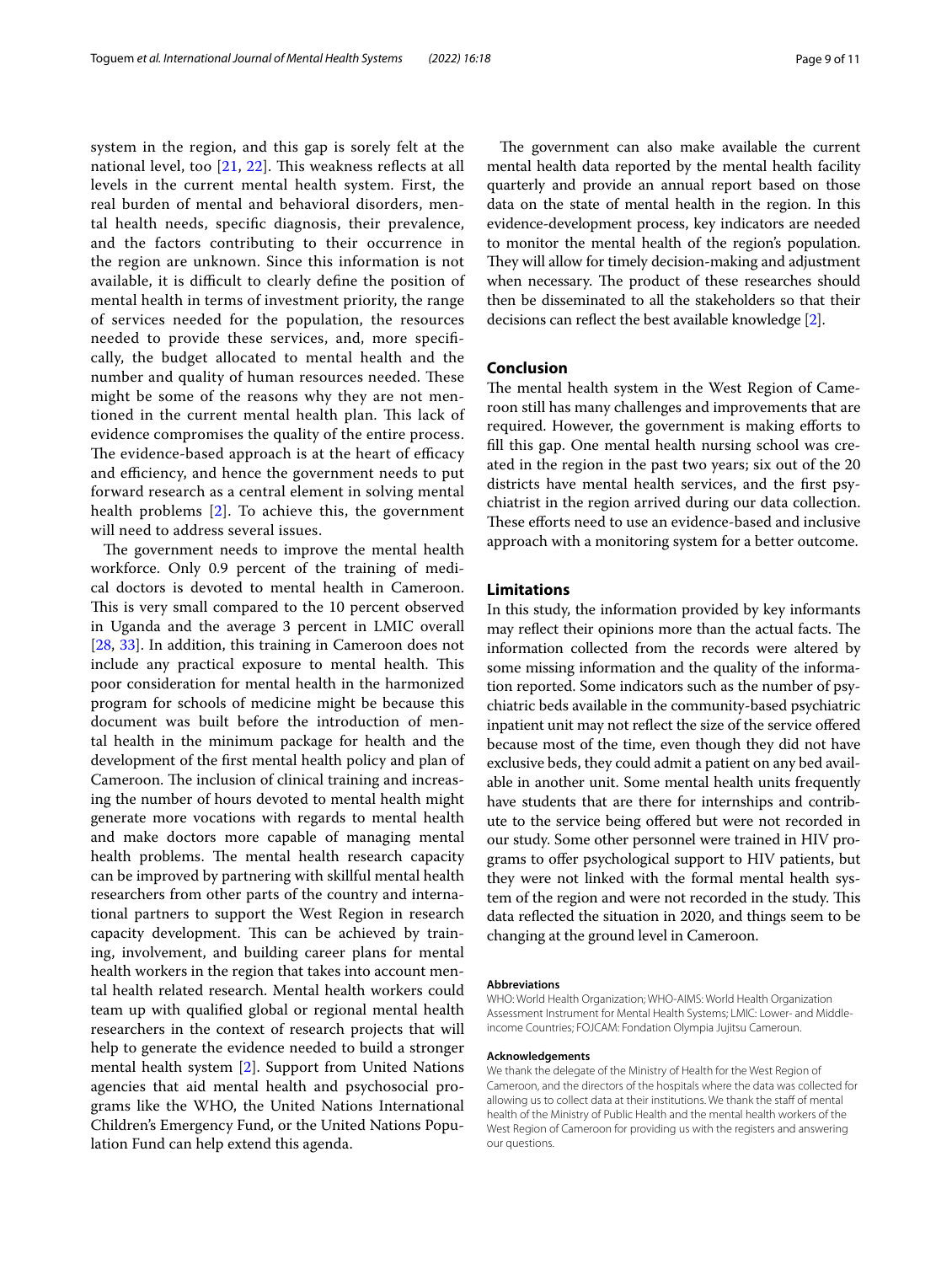#### **Authors' contributions**

MT is the primary investigator; he chose the topic, did the literature search, participated in the design of the study, collected data, analyzed the data, and did all the writings. MK initiated this research idea, participated in the design of the study, and reviewed the work at each step. DN participated in the design of the study and reviewed the work at each step. FN reviewed the work at each step. FO reviewed the work at each step. All authors read and approved the fnal manuscript.

#### **Funding**

The study was entirely funded by the primary investigator.

## **Availability of data and materials**

The data that supports the fndings of this study are available from the corresponding author upon request.

## **Declarations**

#### **Ethics approval and consent to participate**

Ethical approval for this study was obtained from University of Douala Ethics Review Committee (Reference Number: 2490 IEC-UD/10/2020/T) in Cameroon and from University of Nairobi/Kenyatta national hospital Ethics Review Committee (Reference Number: KNH-ERC/RR/842) in Kenya. Informed consent was obtained from all individual participants included in the study.

#### **Consent for publication**

All authors consented to the publishing of this work.

#### **Competing interests**

The authors declare that they have no competing interests.

#### **Author details**

<sup>1</sup> Department of Psychiatry, University of Nairobi, Nairobi, Kenya. <sup>2</sup> Department of Social Sciences, University of Douala, Douala, Cameroon.

Received: 10 July 2021 Accepted: 3 March 2022 Published online: 12 March 2022

#### **References**

- <span id="page-9-0"></span>1. WHO. World Health Organization assessment instrument for mental health systems version 2.2 . 2005. [https://www.who.int/mental\\_health/](https://www.who.int/mental_health/evidence/AIMS_WHO_2_2.pdf) [evidence/AIMS\\_WHO\\_2\\_2.pdf](https://www.who.int/mental_health/evidence/AIMS_WHO_2_2.pdf). Accessed 27 Feb 2020.
- <span id="page-9-1"></span>2. WHO. The mental health report 2001. The world health report. 2001. [https://www.who.int/whr/2001/en/whr01\\_en.pdf.](https://www.who.int/whr/2001/en/whr01_en.pdf) Accessed 19 Aug 2021.
- <span id="page-9-2"></span>3. WHO. Mental health atlas 2017. 2018. [https://www.who.int/publicatio](https://www.who.int/publications/i/item/9789241514019) [ns/i/item/9789241514019.](https://www.who.int/publications/i/item/9789241514019) Accessed 27 Feb 2020.
- <span id="page-9-3"></span>4. de MariJ J. Mental healthcare in Brazil: modest advances and major challenges. Adv Psychiatr Treat. 2014;20(2):113–5.
- <span id="page-9-4"></span>5. WHO. Mental health system in Brazil. 2007. [http://www.who.int/](http://www.who.int/mental_health/evidence/WHO-AIMS/en/index.html) [mental\\_health/evidence/WHO-AIMS/en/index.html](http://www.who.int/mental_health/evidence/WHO-AIMS/en/index.html). Accessed 19 Aug 2021.
- <span id="page-9-5"></span>6. Sharan P, Sagar R, Kumar S. Mental health policies in South-East Asia and the public health role of screening instruments for depression. WHO South-East Asia J Public Health. 2017;6(1):7.
- <span id="page-9-6"></span>7. Bitta MA, Kariuki SM, Chengo E, Newton CRJC. An overview of mental health care system in Kilif, Kenya: results from an initial assessment using the World Health Organization's assessment instrument for mental health systems. Int J Ment Heal Syst. 2017;11:28.
- <span id="page-9-7"></span>8. Mutiso VN, Musyimi CW, Gitonga I, Tele A, Pervez R, Rebello TJ, et al. Using the WHO-AIMS to inform development of mental health systems: The case study of Makueni County. Kenya BMC Health Serv Res. 2020;20(1):1–12.
- <span id="page-9-8"></span>9. Ministry of Health Kenya. Kenya mental health policy. 2015 p. 32. <http://www.health.go.ke>. Accessed 23 Sept 2021.
- <span id="page-9-9"></span>10. Ministry of Health Nigeria. WHO-AIMS report on mental health system in Nigeria. 2006 ;36. [https://www.who.int/mental\\_health/evidence/](https://www.who.int/mental_health/evidence/nigeria_who_aims_report.pdf) [nigeria\\_who\\_aims\\_report.pdf.](https://www.who.int/mental_health/evidence/nigeria_who_aims_report.pdf) Accessed 23 Sept 2021.
- 11. Ministry of Health Ethiopia. WHO-AIMS report on mental health system in Ethiopia. 2006. [https://www.who.int/mental\\_health/evidence/ethio](https://www.who.int/mental_health/evidence/ethiopia_who_aims_report.pdf?ua=1) [pia\\_who\\_aims\\_report.pdf?ua](https://www.who.int/mental_health/evidence/ethiopia_who_aims_report.pdf?ua=1)=1. Accessed 23 Sept 2021.
- 12. Ministry of Health South Africa. WHO-AIMS report on mental health system in South Africa. 2007. [https://www.who.int/mental\\_health/](https://www.who.int/mental_health/evidence/south_africa_who_aims_report.pdf) [evidence/south\\_africa\\_who\\_aims\\_report.pdf](https://www.who.int/mental_health/evidence/south_africa_who_aims_report.pdf). Accessed 23 Sept 2021.
- 13. Ministry of Health Republic of Uganda. WHO-AIMS Report on mental health system in Uganda Ministry of Health Republic of Uganda. 2006. [https://www.who.int/mental\\_health/uganda\\_who\\_aims\\_report.pdf.](https://www.who.int/mental_health/uganda_who_aims_report.pdf) Accessed 23 Sept 2021.
- <span id="page-9-10"></span>14. Ministry of Health Republic of Ghana. Mental health system in Ghana. 2011. [https://www.who.int/mental\\_health/who\\_aims\\_country\\_repor](https://www.who.int/mental_health/who_aims_country_reports/ghana_who_aims_report.pdf?ua=1) [ts/ghana\\_who\\_aims\\_report.pdf?ua](https://www.who.int/mental_health/who_aims_country_reports/ghana_who_aims_report.pdf?ua=1)=1. Accessed 24 Sept 2021.
- <span id="page-9-11"></span>15. The World Bank. Life expectancy at birth, total (years) - Cameroon | Data. 2021. [https://data.worldbank.org/indicator/SP.DYN.LE00.IN?locat](https://data.worldbank.org/indicator/SP.DYN.LE00.IN?locations=CM) ions=CM. Accessed 22 June 2022.
- <span id="page-9-12"></span>16. [The World](https://data.worldbank.org/indicator/SP.DYN.LE00.IN?locations=CM) Bank. Cameroon overview. 2020. [https://www.worldbank.](https://www.worldbank.org/en/country/cameroon/overview) [org/en/country/cameroon/overview.](https://www.worldbank.org/en/country/cameroon/overview) Accessed 20 March 2020.
- <span id="page-9-13"></span>17. National Institute of Statistics. Gender - Cameroon Data Portal. 2005. <https://cameroon.opendataforafrica.org/cvttgkf/gender>. Accessed 23 Sept 2021.
- <span id="page-9-14"></span>18. The World Bank. Urban population (% of total population) - Cameroon | Data. 2021. [https://data.worldbank.org/indicator/SP.URB.TOTL.IN.ZS?](https://data.worldbank.org/indicator/SP.URB.TOTL.IN.ZS?locations=CM) [locations](https://data.worldbank.org/indicator/SP.URB.TOTL.IN.ZS?locations=CM)=CM. Accessed 23 Sept 2021.
- <span id="page-9-15"></span>19. Ministry of Public Health. National Health Development Plan NHDP 2016–2020. 2016. [https://www.minsante.cm/site/?q](https://www.minsante.cm/site/?q=en/content/national-health-development-plan-nhdp-2016-2020)=en/content/natio [nal-health-development-plan-nhdp-2016-2020](https://www.minsante.cm/site/?q=en/content/national-health-development-plan-nhdp-2016-2020). Accessed 29 March 2020.
- <span id="page-9-16"></span>20. WHO. Mental health atlas 2017 member state profle Cameroon. 2018. [https://www.who.int/mental\\_health/evidence/atlas/profles-2017/](https://www.who.int/mental_health/evidence/atlas/profiles-2017/CMR.pdf) [CMR.pdf.](https://www.who.int/mental_health/evidence/atlas/profiles-2017/CMR.pdf) Accessed 27 Feb 2020.
- <span id="page-9-17"></span>21. Ministry of public health. Programme national de sante mentale. 2016.
- <span id="page-9-18"></span>22. Ministry of public health. Politique nationale de sante mentale. 2016;26.
- <span id="page-9-19"></span>23. BUCREP BC des R et des E de P. Troisième Recensement Général de la Population et de l'Habitat. 2015;III:91. [http://www.bucrep.cm/index.](http://www.bucrep.cm/index.php/fr/home/137-josetta-2-fr-fr/activites-fr-fr-2/projets-en-cours-fr-fr-2/311-enquetes-et-etudes-en-matiere-de-population-et-developpement) [php/fr/home/137-josetta-2-fr-fr/activites-fr-fr-2/projets-en-cours](http://www.bucrep.cm/index.php/fr/home/137-josetta-2-fr-fr/activites-fr-fr-2/projets-en-cours-fr-fr-2/311-enquetes-et-etudes-en-matiere-de-population-et-developpement)[fr-fr-2/311-enquetes-et-etudes-en-matiere-de-population-et-devel](http://www.bucrep.cm/index.php/fr/home/137-josetta-2-fr-fr/activites-fr-fr-2/projets-en-cours-fr-fr-2/311-enquetes-et-etudes-en-matiere-de-population-et-developpement) [oppement.](http://www.bucrep.cm/index.php/fr/home/137-josetta-2-fr-fr/activites-fr-fr-2/projets-en-cours-fr-fr-2/311-enquetes-et-etudes-en-matiere-de-population-et-developpement) Accessed 27 Feb 2021.
- <span id="page-9-20"></span>24. CVUC. Région de l'Ouest. 2014. [http://www.cvuc-uccc.com/national/](http://www.cvuc-uccc.com/national/index.php/fr/carte-communale/region-de-louest) [index.php/fr/carte-communale/region-de-louest](http://www.cvuc-uccc.com/national/index.php/fr/carte-communale/region-de-louest). Accessed 8 April 2021.
- <span id="page-9-21"></span>25. WHO. Mental health policy, planning and service development. [https://www.who.int/mental\\_health/policy/services/1\\_MHPolicyPlan\\_](https://www.who.int/mental_health/policy/services/1_MHPolicyPlan_Infosheet.pdf?ua=1) [Infosheet.pdf?ua](https://www.who.int/mental_health/policy/services/1_MHPolicyPlan_Infosheet.pdf?ua=1)=1. Accessed 28 Sept 2021.
- <span id="page-9-22"></span>26. Ndongo JF. Programmes Harmonisés De La Filière Médicale Au Cameroun. 2015. [http://www.fmsb-uninet.cm/wp-content/uploads/2016/05/](http://www.fmsb-uninet.cm/wp-content/uploads/2016/05/Programme-Medical.pdf) [Programme-Medical.pdf](http://www.fmsb-uninet.cm/wp-content/uploads/2016/05/Programme-Medical.pdf). Accessed 20 Sept 2021.
- <span id="page-9-23"></span>27. Mviena JLM, Fanne M, Gondo R, Mwamelo AJ, Esso L, Epée E, et al. How mental health care is changing in Cameroon because of the COVID-19 pandemic. Lancet Psychiatry. 2020;7(10):62.
- <span id="page-9-24"></span>28. Kigozi F, Ssebunnya J, Kizza D, Cooper S, Ndyanabangi S. An overview of Uganda's mental health care system: results from an assessment using the world health organization's assessment instrument for mental health systems (WHO-AIMS). Int J Ment Health Syst. 2010;4(1):1.
- <span id="page-9-25"></span>29. LouisSt K, Roberts MN. Public attitudes toward mental illness in Africa and North America. Afr J Psychiatry. 2013;16(2):12.
- <span id="page-9-26"></span>30. WHO. Mental health policy and service guidance package. 2003. [https://www.who.int/mental\\_health/policy/services/7\\_legislationHR\\_](https://www.who.int/mental_health/policy/services/7_legislationHR_WEB_07.pdf) WEB 07.pdf. Accessed 3 May 2021.
- <span id="page-9-27"></span>31. Abdulmalik J, Fadahunsi W, Kola L, Nwefoh E, Minas H, Eaton J, et al. The Mental Health Leadership and Advocacy Program (MHLAP): a pioneering response to the neglect of mental health in Anglophone West Africa. Int J Ment Heal Syst. 2014;8(1):1–9.
- <span id="page-9-28"></span>32. Roberts M, Mogan C, Asare JB. An overview of Ghana's mental health system: results from an assessment using the World Health Organization's Assessment Instrument for Mental Health Systems (WHO-AIMS). Int J Ment Health Syst. 2014;8(1):16.
- <span id="page-9-29"></span>33. WHO. Mental health systems in selected low- and middle-income countries: a WHO-AIMS cross-national analysis. 2009;108. [https://](https://www.who.int/mental_health/evidence/who_aims_report_final.pdf) [www.who.int/mental\\_health/evidence/who\\_aims\\_report\\_fnal.pdf.](https://www.who.int/mental_health/evidence/who_aims_report_final.pdf) Accessed 23 Feb 2020.